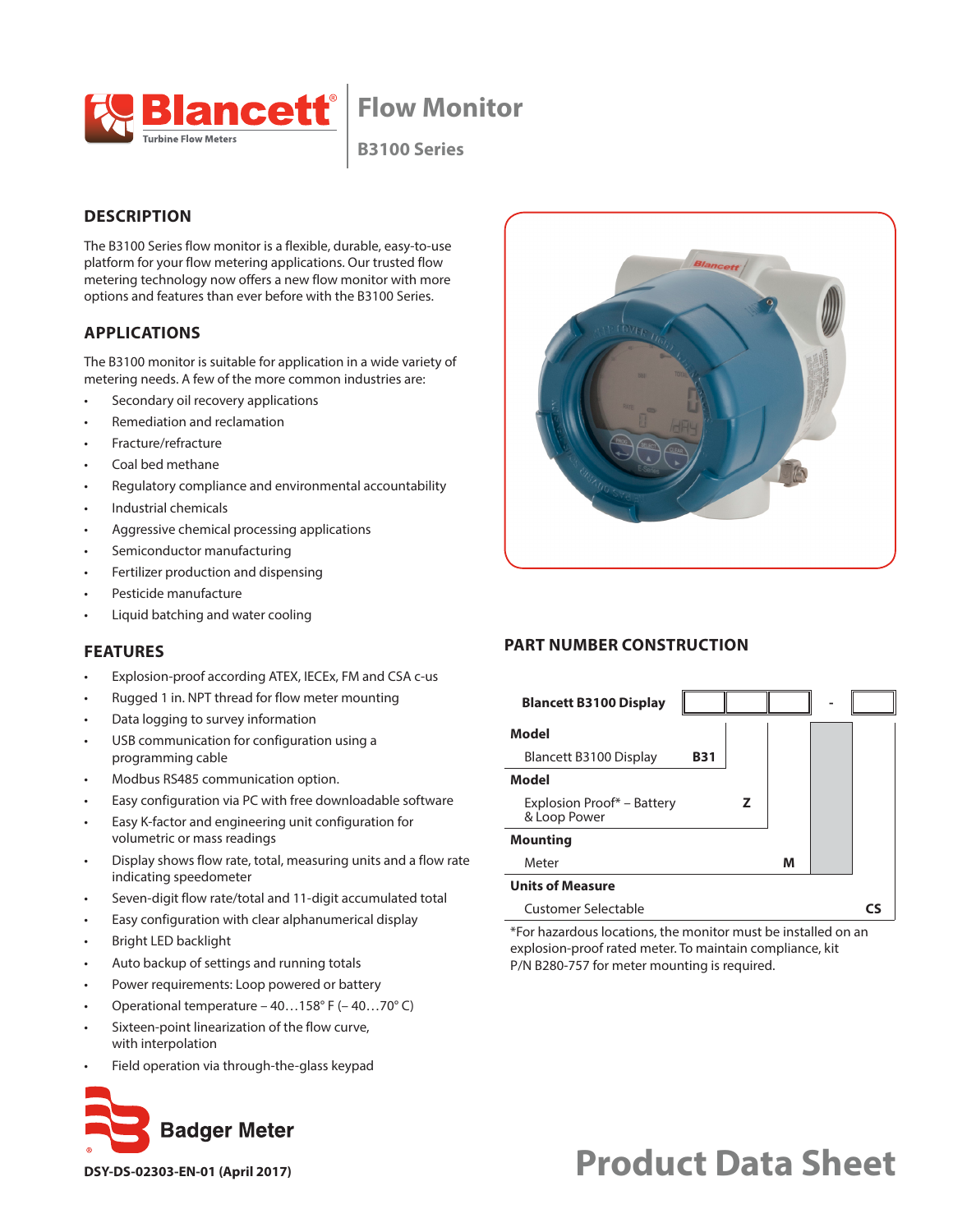## **SPECIFICATIONS**

|                                                | <b>Dimensions</b>                                                                                | Ø 2.56 $\times$ 1.77 in. (65 $\times$ 45 mm)                                                                                                                                          |  |  |  |
|------------------------------------------------|--------------------------------------------------------------------------------------------------|---------------------------------------------------------------------------------------------------------------------------------------------------------------------------------------|--|--|--|
|                                                |                                                                                                  |                                                                                                                                                                                       |  |  |  |
| <b>Display</b>                                 | <b>Digits</b>                                                                                    | Seven 0.47 in. (12 mm) and eleven 0.28 in. (7 mm) digits. Various symbols and measuring units                                                                                         |  |  |  |
|                                                | Refresh rate                                                                                     | User definable: 8 times/sec - 30 sec                                                                                                                                                  |  |  |  |
|                                                | Speedometer                                                                                      | To indicate the actual flow rate, the bar graph range is 0100% in 20 blocks, each block is 5%                                                                                         |  |  |  |
| <b>Ambient Operating</b><br><b>Temperature</b> | $-40158$ °F ( $-4070$ °C)                                                                        |                                                                                                                                                                                       |  |  |  |
| <b>Enclosure</b>                               | Sealing                                                                                          | Silicone                                                                                                                                                                              |  |  |  |
|                                                | Control keys                                                                                     | Three infra-red keys with operation through-the-glass front window                                                                                                                    |  |  |  |
|                                                | Rating                                                                                           | NEMA 4x, NEMA 7, NEMA 8, NEMA 9, IP66, IP67                                                                                                                                           |  |  |  |
|                                                | Type                                                                                             | Die-cast aluminum Ex d enclosure                                                                                                                                                      |  |  |  |
|                                                | <b>Dimensions</b>                                                                                | $4.41 \times 5.24 \times 5.83$ in. (112 × 133 × 148 mm) W $\times$ H $\times$ D                                                                                                       |  |  |  |
|                                                | Entry thread                                                                                     | $2 \times 3/4$ in. NPT (T1), $1 \times 1$ in. NPT (T2)                                                                                                                                |  |  |  |
|                                                | Battery                                                                                          | Long life Lithium battery; lifetime depends on settings and configuration; Up to approx. 3 years                                                                                      |  |  |  |
|                                                | powered                                                                                          | NOTE: The battery can power the backlight for a short time after a keypad touch                                                                                                       |  |  |  |
| <b>Power Requirements</b>                      | Loop powered                                                                                     | Loop powered, analog output; 1127V DC; Minimum 3.5 mA                                                                                                                                 |  |  |  |
|                                                |                                                                                                  | NOTE: The loop powered analog output cannot power the backlight                                                                                                                       |  |  |  |
|                                                | Power supply                                                                                     | 927V DC; Consumption max. 3W                                                                                                                                                          |  |  |  |
|                                                | All power                                                                                        |                                                                                                                                                                                       |  |  |  |
| <b>Sensor Excitation</b>                       | sources                                                                                          | Terminal S3: 3V DC for pulse signals and 1.2 V DC for coil pickup, I <sub>out</sub> max. 100 µA                                                                                       |  |  |  |
| <b>Terminal Connections</b>                    | Removable plug-in terminal strip; Wire max. 1.5 mm <sup>2</sup> and 2.5 mm <sup>2</sup>          |                                                                                                                                                                                       |  |  |  |
| <b>Data Protection</b>                         | EEPROM backup of all settings; Backup of running totals every minute; Data retention is 10 years |                                                                                                                                                                                       |  |  |  |
|                                                |                                                                                                  | Configuration settings can be password protected                                                                                                                                      |  |  |  |
|                                                |                                                                                                  | Class I, Division 1, Grps A, B, C, D                                                                                                                                                  |  |  |  |
|                                                | CSA c-us / FM                                                                                    | Class II/III, Division 1, Grps E, F, G                                                                                                                                                |  |  |  |
| <b>Hazardous Area</b>                          |                                                                                                  | Class I, Zone 1, AEx d IIC T6/T5 Gb                                                                                                                                                   |  |  |  |
|                                                |                                                                                                  | Zone 21, Aex tb IIIC T85°C/T100°C Db                                                                                                                                                  |  |  |  |
|                                                | <b>EMC</b>                                                                                       | EN 61326-1; FCC 47 CFR part 15                                                                                                                                                        |  |  |  |
|                                                | <b>LVD</b>                                                                                       | EN/IEC 61010-1                                                                                                                                                                        |  |  |  |
|                                                | ATEX / IECEx                                                                                     | EN/IEC 60079-0; EN/IEC 60079-1; EN/IEC 60079-31                                                                                                                                       |  |  |  |
| <b>Directives and</b>                          | <b>CSA</b>                                                                                       | CSA 22.2 No. 25, CSA 22.2 No. 30, No. 61010-1-12                                                                                                                                      |  |  |  |
| <b>Standards</b>                               | <b>RoHS</b>                                                                                      | EN 50581                                                                                                                                                                              |  |  |  |
|                                                | IP & TYPE                                                                                        | EN 60529; NEMA 250                                                                                                                                                                    |  |  |  |
|                                                |                                                                                                  |                                                                                                                                                                                       |  |  |  |
|                                                | FM                                                                                               | Class 3600, 3615, 3616, 3810                                                                                                                                                          |  |  |  |
|                                                | UL                                                                                               | UL 61010-1                                                                                                                                                                            |  |  |  |
|                                                | Pulse Flow                                                                                       | Coil / sine wave (COIL-HI: 20 mVpp or COIL-LO: 90 mVpp sensitivity selectable), NPN, PNP, reed                                                                                        |  |  |  |
|                                                | Meter                                                                                            | switch, NAMUR, active pulse signals 8 or 24V DC                                                                                                                                       |  |  |  |
|                                                |                                                                                                  | Min. 0 Hz, max. 10k Hz for total and flow rate; Maximum frequency depends on signal type and                                                                                          |  |  |  |
| Input                                          | Frequency                                                                                        | internal low-pass filter; For example, a reed switch with low-pass filter: max. frequency 120 Hz                                                                                      |  |  |  |
|                                                | K-Factor                                                                                         | 0.0000109,999,999 with variable decimal position                                                                                                                                      |  |  |  |
|                                                |                                                                                                  | Low-pass filter   Available for all pulse signals                                                                                                                                     |  |  |  |
|                                                | External reset total                                                                             |                                                                                                                                                                                       |  |  |  |
|                                                | Pulse                                                                                            | Transmitting linearized accumulated total                                                                                                                                             |  |  |  |
| <b>Digital Output</b>                          | Frequency                                                                                        | 500 Hz max; Pulse length user-definable from 1 msec to 10 sec                                                                                                                         |  |  |  |
|                                                |                                                                                                  | One passive transistor output (NPN), not isolated; 300 mA to 50V @ 77° F (25° C)                                                                                                      |  |  |  |
|                                                | General                                                                                          | Transmitting linearized flow rate                                                                                                                                                     |  |  |  |
|                                                |                                                                                                  | Galvanically isolated, loop powered 420 mA output                                                                                                                                     |  |  |  |
| <b>Analog Output</b>                           |                                                                                                  | 12 bit; Error 0.03% @ 68° F (typical 25 ppm/°F); analog output signal can be scaled to                                                                                                |  |  |  |
|                                                | Accuracy                                                                                         | any desired range                                                                                                                                                                     |  |  |  |
|                                                |                                                                                                  |                                                                                                                                                                                       |  |  |  |
|                                                |                                                                                                  | Reading display information, reading/writing all configuration settings and data log extraction<br>Modbus RTU, RS485 2-wire, bus termination without resistor for low power solutions |  |  |  |
| <b>Communication</b>                           | Addressing                                                                                       | Maximum 247 addresses                                                                                                                                                                 |  |  |  |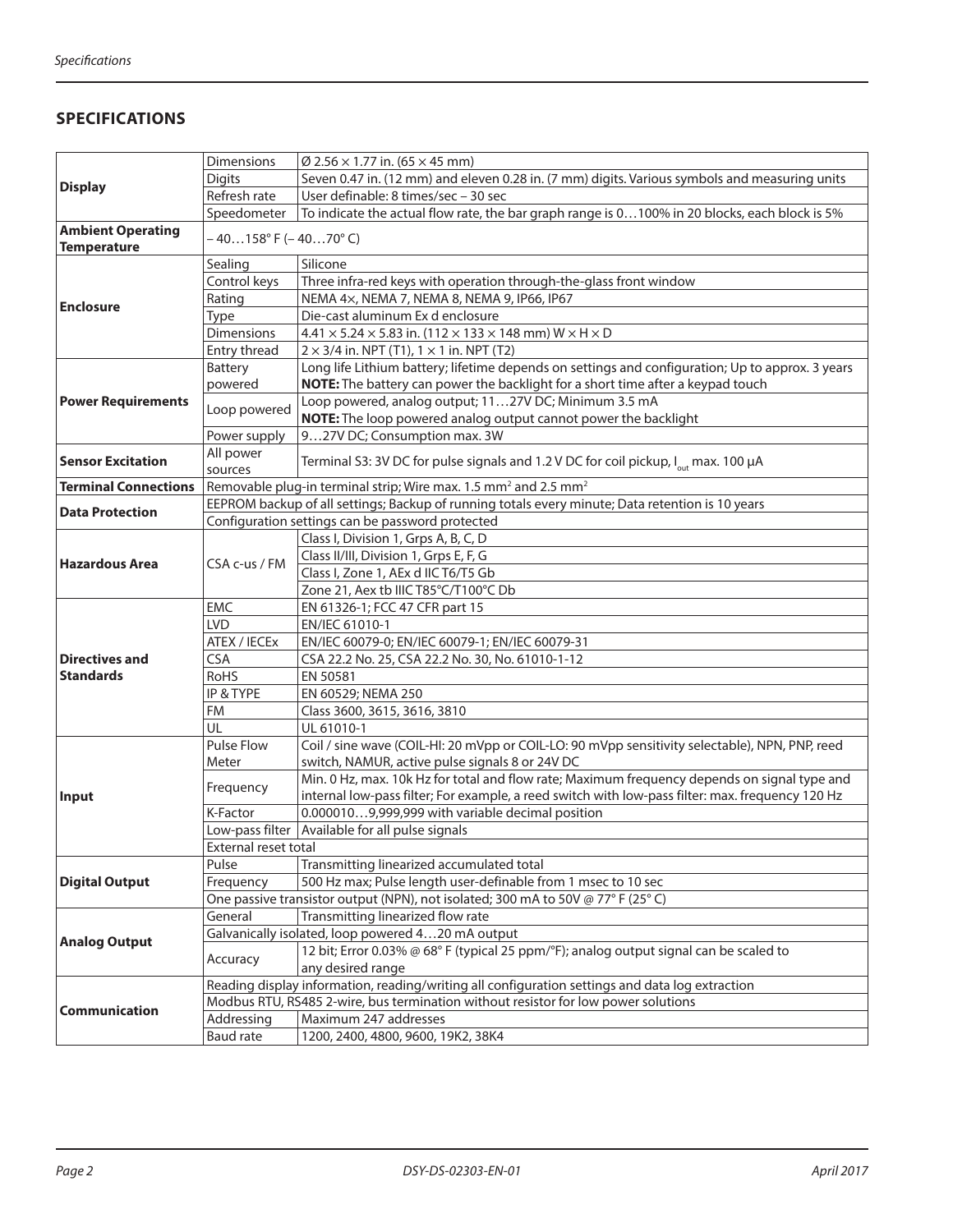## **SPECIFICATIONS (CONTINUED)**

|                              |                                 | Records process data over time with real time clock                                                                            |  |
|------------------------------|---------------------------------|--------------------------------------------------------------------------------------------------------------------------------|--|
| Function                     |                                 | Each log contains flow rate, total, accumulated total, time/date stamp and log number                                          |  |
|                              |                                 | Every: 1 min, 5 min, 10 min, 15 min, 30 min, 1 hr, 2 hr, 3 hr, 4 hr, 6 hr, 8 hr or disable                                     |  |
| Interval logs<br><b>Data</b> |                                 | Max 1500 interval logs                                                                                                         |  |
| Logging                      | Daily logs                      | Configurable time once/twice per day or disable; Max 600 daily logs                                                            |  |
|                              | Event logs                      | When settings change (manual/Modbus) restart/power failure, factory reset, cleared total or<br>error event; Max 724 event logs |  |
|                              | Extraction                      | Via USB (CU) or Modbus communications or USB programming cable                                                                 |  |
| <b>Operational</b>           |                                 | Linearized flow rate and/or total; Linearized total and accumulated total; Indicating speedometer                              |  |
|                              | Displayed information           | for flow rate; Total can be reset to zero                                                                                      |  |
|                              | Total Digits                    | 7 digits                                                                                                                       |  |
|                              | Total Units                     | L, $m3$ US gal, igal, cf, il bbl, kg, ton, US ton, lb or none                                                                  |  |
|                              | <b>Total Decimals</b>           | 0, 1, 2, or 3 <b>NOTE:</b> Total can be reset to zero.                                                                         |  |
|                              | <b>Accumulated Total Digits</b> | 11 digits                                                                                                                      |  |
|                              | <b>Accumulated Total Units/</b> | According to selection for total <b>NOTE:</b> Accumulated total cannot be reset to zero.                                       |  |
|                              | <b>Decimals</b>                 |                                                                                                                                |  |
|                              | <b>Flow Rate Digits</b>         | 7 digits                                                                                                                       |  |
|                              | <b>Flow Rate Units</b>          | mL, L, m <sup>3</sup> , mg, g, kg, ton, US ton, US gal, igal, Oil bbl, lb, cf, rev, none, scf, nm <sup>3</sup> , nL or p       |  |
|                              | Bar graph Speedometer           | 20 blocks,; each block is 5% of total span                                                                                     |  |
|                              | <b>Flow Rate Decimals</b>       | $0, 1, 2,$ or 3                                                                                                                |  |
|                              | <b>Flow Rate Time Units</b>     | sec, min, hr, day                                                                                                              |  |

### **ACCESSORIES**

| <b>Part Number</b> | <b>Description</b>                                 |
|--------------------|----------------------------------------------------|
| B280-757           | Explosion-proof Meter Mount Kit, 1 in. connections |
| B310001            | USB Programming Cable                              |
| B310010            | <b>Wall Mounting Kit</b>                           |
| B310011            | Pipe Mounting Kit (requires wall mounting kit)     |
| B310028            | <b>Replacement Battery</b>                         |

#### **DIMENSIONS**